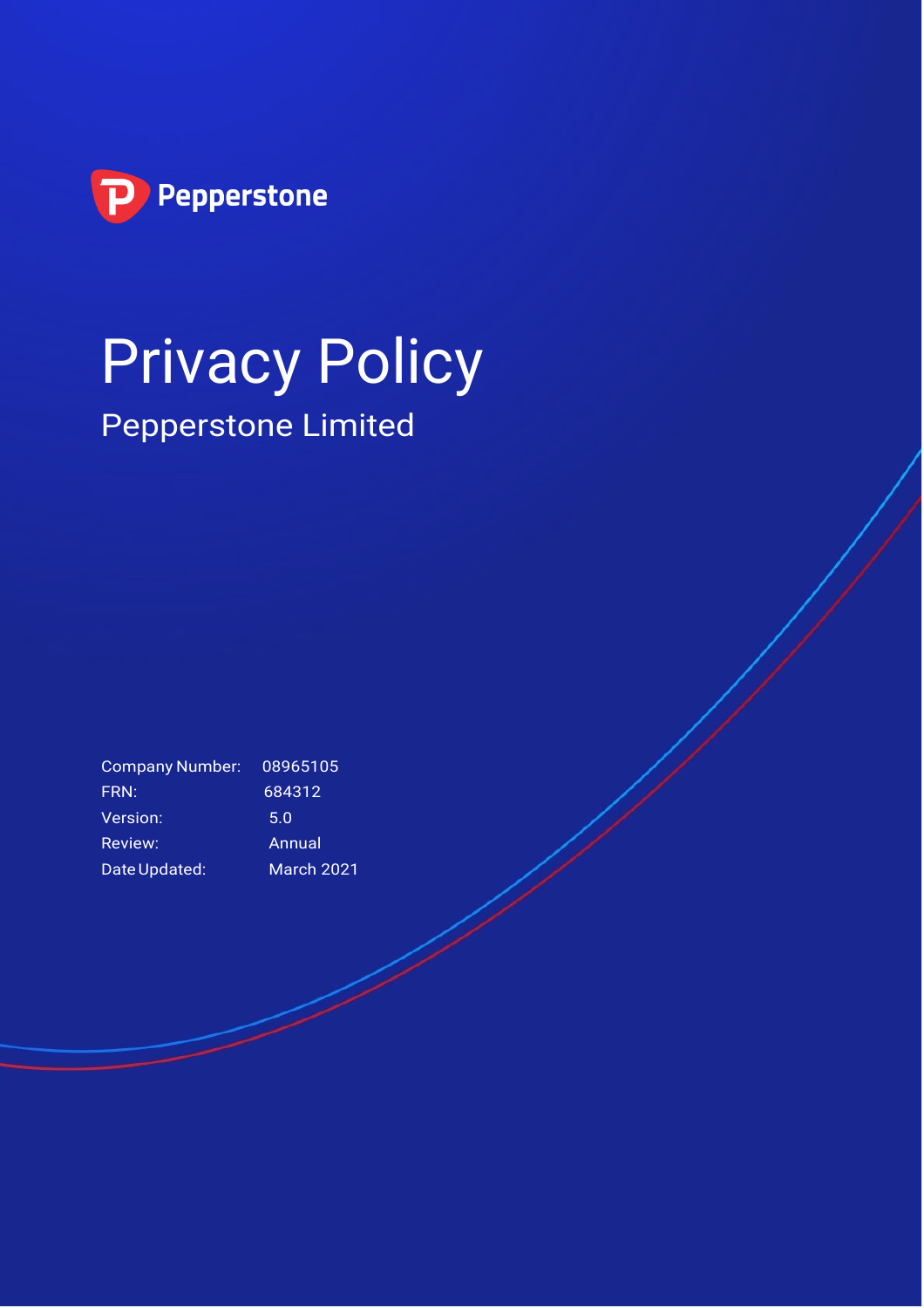#### 1. Introduction

- 1.1 Your privacy is very important to us, and we're committed to protecting and respecting your personal data.
- 1.2 This Privacy Policy describes the types of personal data that we collect about you when you choose to use our services, how we'll use your personal data and how we'll keep it safe. Please take the time to read this Privacy Policy carefully so that you can understand how we handle your personaldata.

#### 2. Who we are

- 2.1 Pepperstone Limited is a limited company registered under company number 08965105 at 70 Gracechurch Street, London, EC3V 0HR. Pepperstone Limited is part of the Pepperstone group of companies which includes Pepperstone Group Limited. Both companies are separate data controllers but are collectively referred to in this Privacy Policy as "**Pepperstone**", "**we**" or "**our**" or "**us**".
- 2.2 We're an online trading platform which assists retail and institutional investors to trade over- the-counter derivatives, including margin foreign exchange ("**Forex**") contracts, spread-bets and contracts-for-difference ("**CFDs**"). Our online trading platforms operate through the following websites:

https://pepperstone.com/en-gb https://pepperstone.com/fr-fr/ (our "**Websites**") and the Pepperstone mobile applications (the "**Apps**").

2.3 "**client**", "**you**" or "**your**" means an individual who's the subject of the personal data that we process as a data controller.

# 3. Scope of this Privacy Policy

- 3.1 This Privacy Policy (together with our Terms and [Conditions](https://files.pepperstone.com/legal/UK_EU/UK_Ts_and_Cs.pdf) of Service and any other documents referred to in it) sets out the basis on which we'll process any personal data we collect from you, or that you provide to us. This Privacy Policy also sets out how you can instruct us if you prefer to limit the use of your personal data and the procedures that we have in place to safeguard your privacy.
- 3.2 For the purpose of this Privacy Policy, Data Protection Law means the General Data Protection Regulation ((EU) 2016/679) as implemented by the Data Protection Act 2018. For the purpose of the Data Protection Law the data controllers are Pepperstone Limited and Pepperstone GroupLimited.
- 3.3 By using our Websites or our Apps, applying for an account with us or giving us information, you're indicating that you understand how we collect, use and disclose your personal data in line with this Privacy Policy. If you don't agree with this Privacy Policy, you mustn't use our Website and our Apps, access our services or provide any information to us.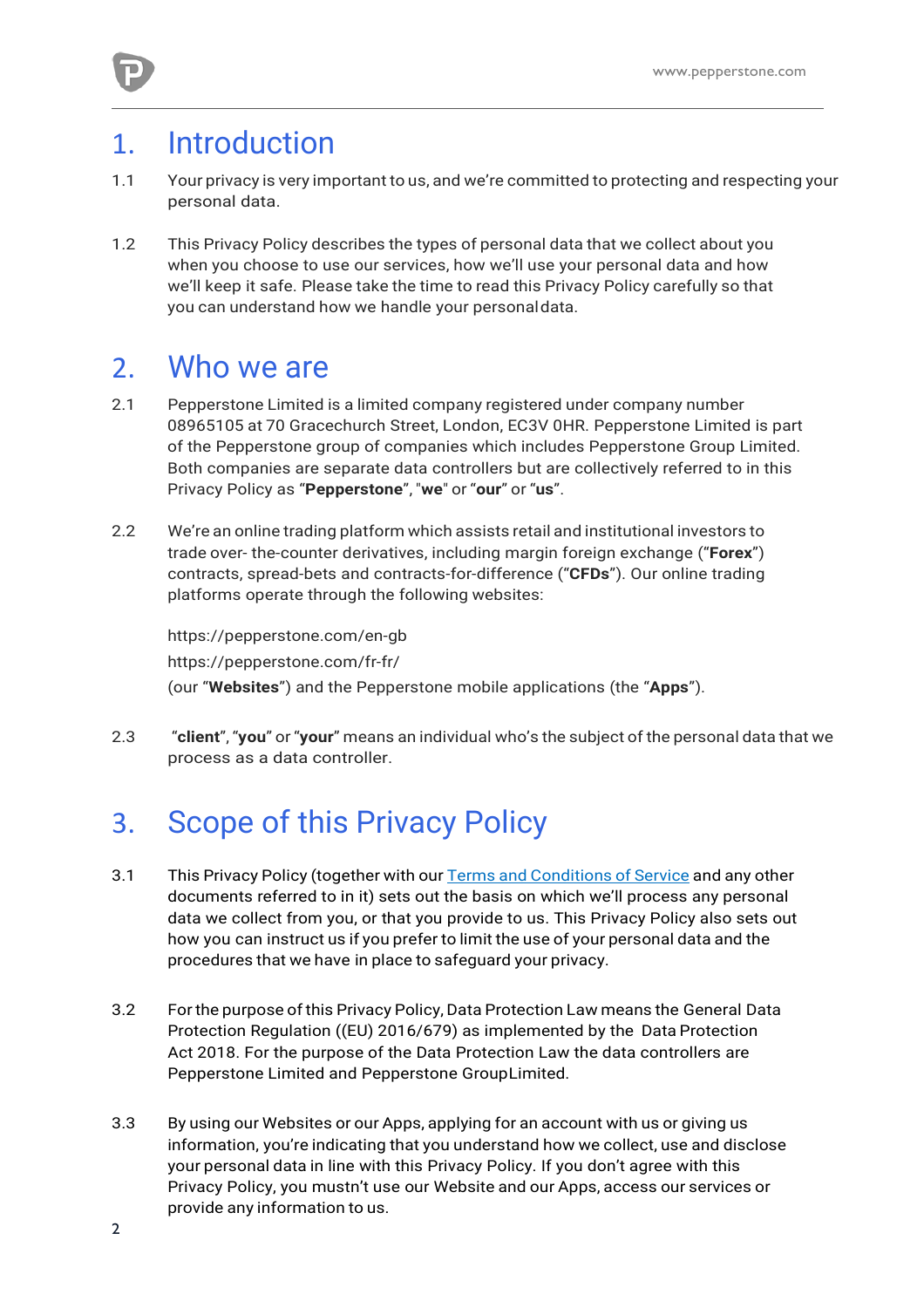

#### 4. Data we collect (or receive) about you

- 4.1 The personal data we collect (or receive) about you may include your:
	- (a) name andaddress;
	- (b) e-mail address;
	- (c) username, password;
	- (d) IP address;
	- (e) phone numbers (which could be your home, work or mobile numbers);
	- (f) credit card details;
	- (g) information relating to an individual's source of wealth;
	- (h) occupation;
	- (i) bank account details, including institution name, branch, account name, bank identifier;
	- (j) security questions andanswers;
	- (k) bank account number or IBAN;and/or
	- (l) trading experience information.
- 4.2 We're required to identify you if you're opening a new account or adding a new signatory to an existing account under anti-money laundering laws. We'll ask you to submit identity documents, which we'll then keep in our system in compliance with our anti-money laundering obligations. The types of identity documents that we'll ask you for can include:
	- (a) passport;
	- (b) driver's licence;
	- (c) national identity card (ifapplicable);
	- (d) utility bills;
	- (e) trust deed;
	- (f) a credit check;and/or
	- (g) other information we consider necessary to our functions and activities.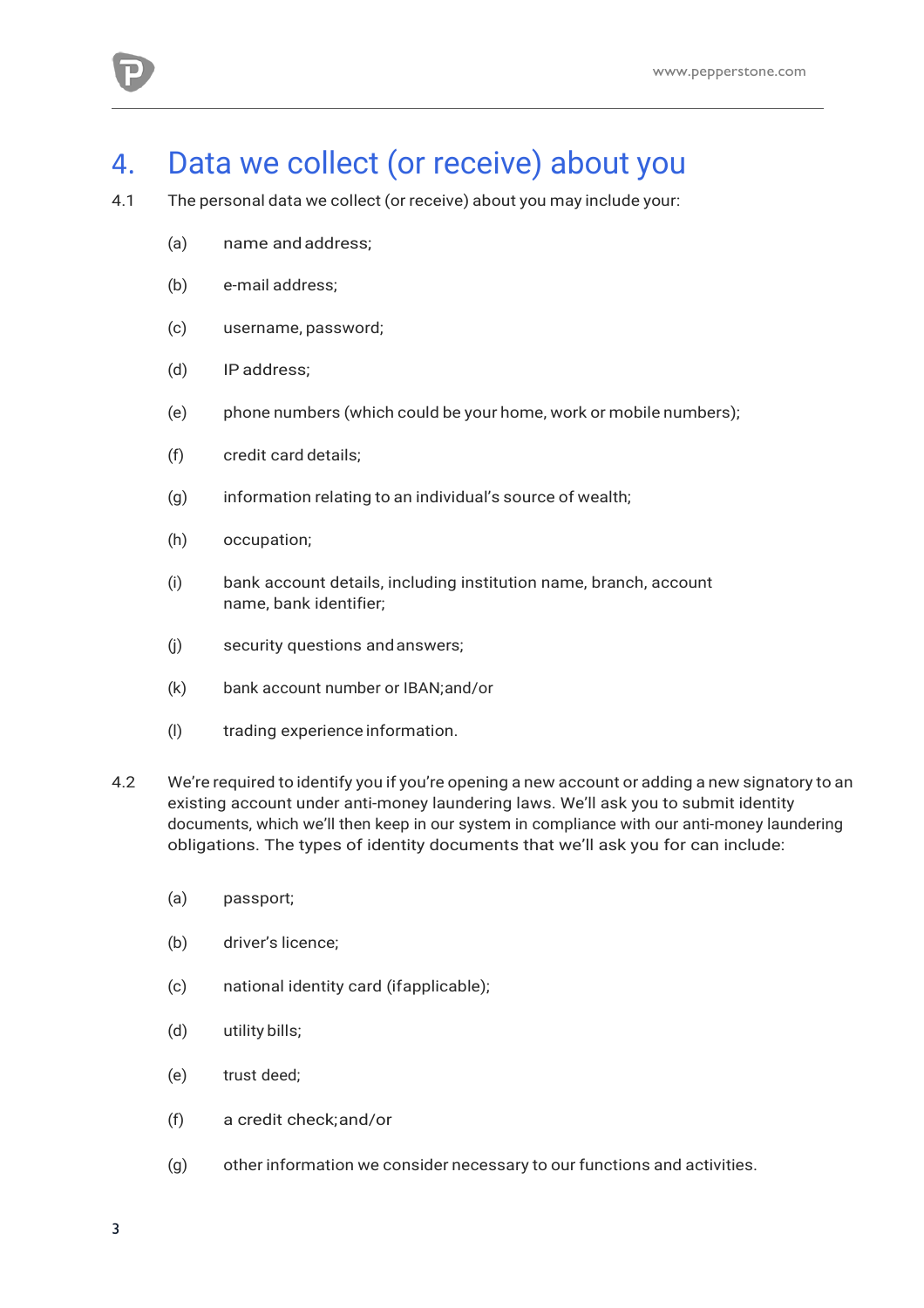- 4.3 Where it's necessary to do so,we also collect data regarding the following individuals in connection with your trading account:
	- (a) trustees;
	- (b) partners;
	- (c) company directors andofficers;
	- (d) officers of co-operatives and associations;
	- (e) client agents; and/or
	- (f) individuals dealing with us on a "one-off" basis
- 4.4 In certain situations, you can have the option of not identifying yourself, or of using a pseudonym, when you deal with us. But we can only provide you with this option when it's practicable for us and when we're not legally required to identify you.

#### 5. How we collect your personal data

We may collect (or receive) and process your personal data when:

- 5.1 you contact us, whether through our Website, our Apps or otherwise (for example, via our online form, by Live Chat, e-mail, post or phone). For example, if you submit a complaint, report a problem with our services or our Websites or our Apps or otherwise liaise with our sales team, technical support or any other department in our company. We'll keep records of this correspondence, including information that you provide when you open or update your trading account such as your name, e-mail, country, password, etc;
- 5.2 we ask you to complete surveys that we use for research purposes, although you don't have to respond to them;
- 5.3 you use and interact with our Website or our Apps including your device's manufacturer and model, IP address, browser type and version, time zone setting, browser plug-in types and versions, operating system, web browser, platform, mobile carrier, and your ISP. We may collect details of your visits to our Website or our Apps (including, but not limited to, traffic data, location data, weblogs and other communication data). We do this via email and website cookies, and similar tracking technology built into our Websites and Apps. We make cookie policies available on each of our Websites and Apps to give you more detailed information on how we use them;
- 5.4 you login to your trading account to use our platform technology and other features and functionalities;
- 5.5 you use the online trading products we provide to you. Please note that we don't disclose these details to any third parties other than those who need to know this information in the context of the services we provide; and/or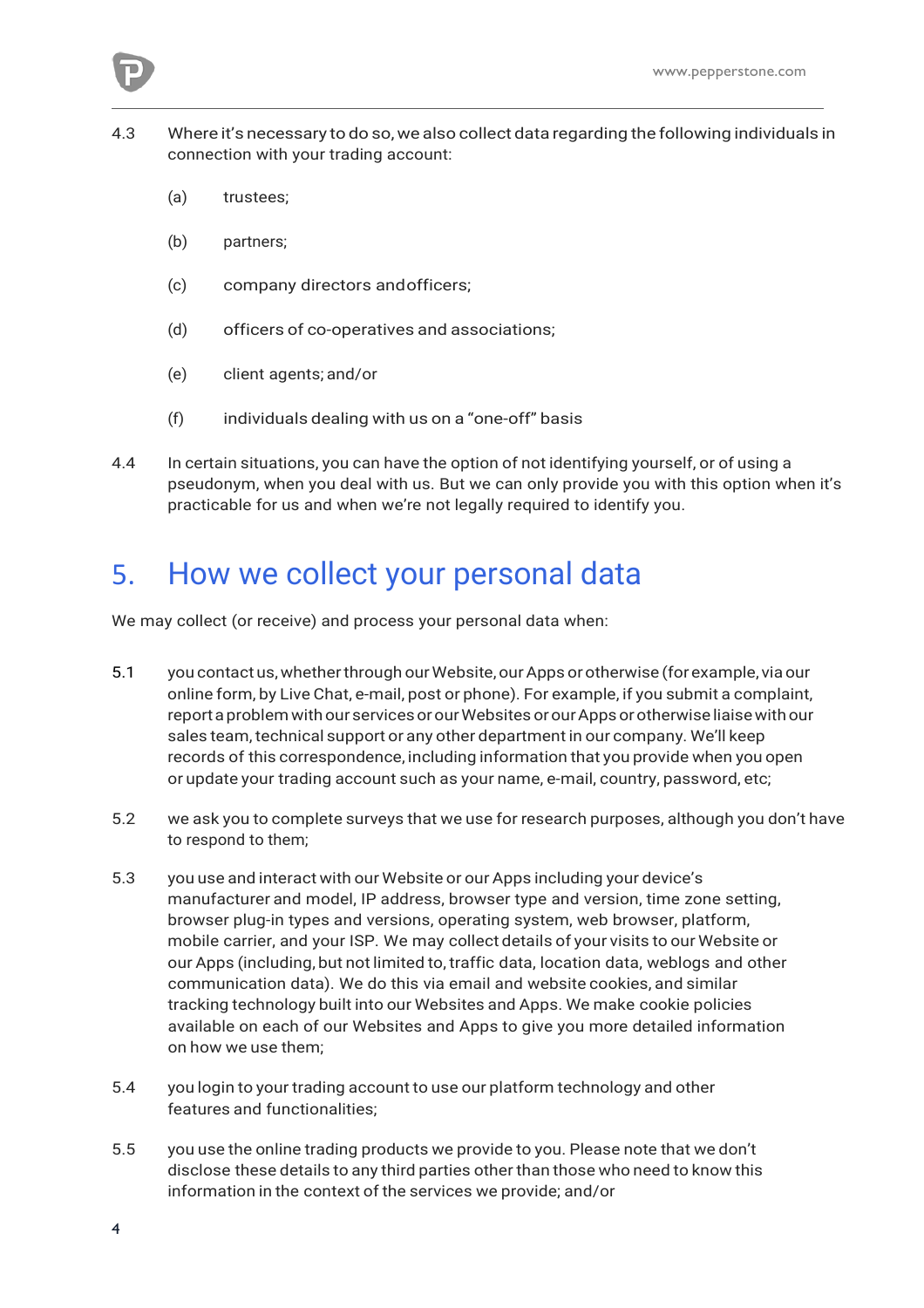

5.6 you use social media, including "like" buttons and similarfunctions made available by social media platforms.

#### 6. How we may use your personal data

- 6.1 We may process your personal data for one or more lawful bases of processing ("**Lawful Basis**") depending on the specific purpose for which we are using your data (see below).
- 6.2 We may process your personal data in the following ways:

| Purpose of data processing                                                                                                                                          | <b>Lawful basis</b>                                                                                                           |
|---------------------------------------------------------------------------------------------------------------------------------------------------------------------|-------------------------------------------------------------------------------------------------------------------------------|
| Dealing with your inquiries and requests,<br>including contacting you if necessary.                                                                                 | Your consent or performance of our<br>contract with you.                                                                      |
| Notifying you about important changes or<br>developments to our Websites, our Apps or to<br>our products or services (e.g. changes of<br>features or enhancements). | Performance of our contract with you or<br>necessary for our legitimate interests.                                            |
| Carrying out our obligations arising from<br>any contracts connected to you.                                                                                        | Performance of our contract with you or<br>necessary for our legitimateinterests.                                             |
| Providing and personalising our services,<br>enhancing your client experience and tailoring<br>our services to you                                                  | Performance of our contract with you or<br>necessary for our legitimate interests.                                            |
| Giving you access to all parts or features of<br>our Websites, our Apps or our services.                                                                            | Performance of our contract with you or<br>necessary for our legitimate interests.                                            |
| Where applicable, processing your payments.                                                                                                                         | Performance of our contract with you or<br>necessary for our legitimate interests or to<br>comply with our legal obligations. |
| Administering your registration and/or<br>membership and other trading account<br>records.                                                                          | Performance of our contract with you or<br>necessary for our legitimate interests.                                            |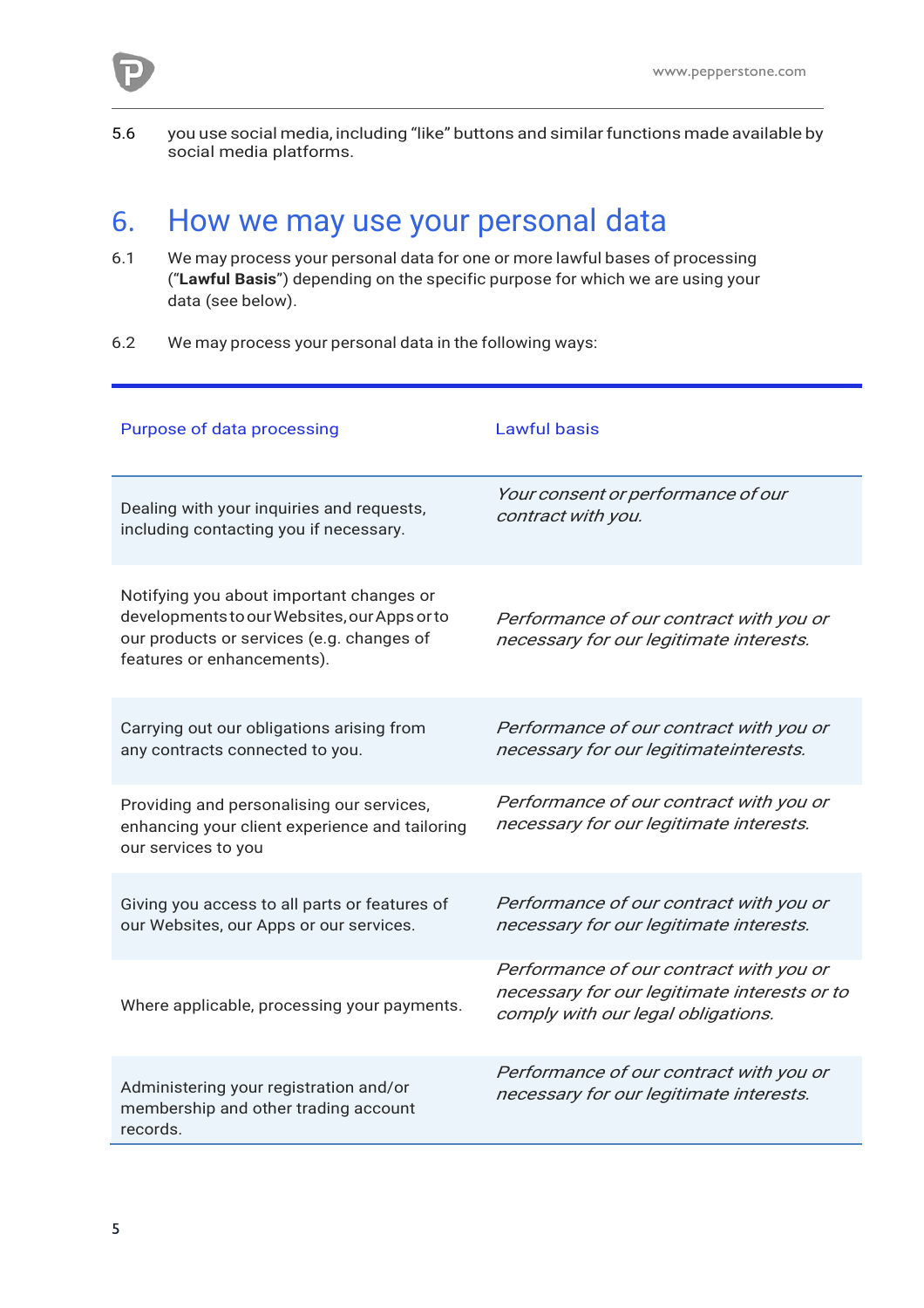| Market research, analysis and creating<br>statistics.                                                                                                                                                                                                                                                                                                                                                                                                      | Your consent, performance of our contract<br>with you or necessary for our legitimate<br>interests.                         |
|------------------------------------------------------------------------------------------------------------------------------------------------------------------------------------------------------------------------------------------------------------------------------------------------------------------------------------------------------------------------------------------------------------------------------------------------------------|-----------------------------------------------------------------------------------------------------------------------------|
| Sending you marketing communications, for<br>instance, to contact you from time to time<br>regarding things you have told us you want to<br>hear about, such as new products, special<br>offers, competitions and sponsored events. If<br>you use our Apps, we may use push<br>notifications to highlight when we've added<br>new offers and promotions that may be of<br>interest to you.                                                                 | Your consent or necessary for our<br>legitimate interests.                                                                  |
| Preventing, detecting and investigating<br>potentially prohibited or illegal activities, and<br>enforcing our Terms and Conditions of Service.                                                                                                                                                                                                                                                                                                             | To comply with our legal obligations or<br>necessary for our legitimateinterests.                                           |
| Improving and developing our Website, our<br>Apps or our products and services, as well as<br>collecting feedback from you about our<br>Websites, our Apps, and other activities. For<br>example:<br>we may need to gauge whether a new<br>$\bullet$<br>product, website feature or App is likely<br>to appeal to a large proportion of our<br>client base. If it doesn't, we'll want to<br>know why; or<br>occasionally we may invite you to<br>$\bullet$ | Performance of our contract with you or<br>necessary for our legitimate interests.                                          |
| review a website or App. If we do, it's<br>possible that we will use independent<br>research and feedback providers to<br>act on our behalf.                                                                                                                                                                                                                                                                                                               |                                                                                                                             |
| Ensuring that content from our Website is<br>presented in the most effective manner for you<br>and for your computer or mobile device.                                                                                                                                                                                                                                                                                                                     | Performance of our contract with you or<br>necessary for our legitimate interests.                                          |
| Ensuring we've got adequate security measures<br>and services in place so you can safely access<br>our Websites and our Apps.                                                                                                                                                                                                                                                                                                                              | Performance of our contract with you, to<br>comply with our legal obligations or<br>necessary for our legitimate interests. |

D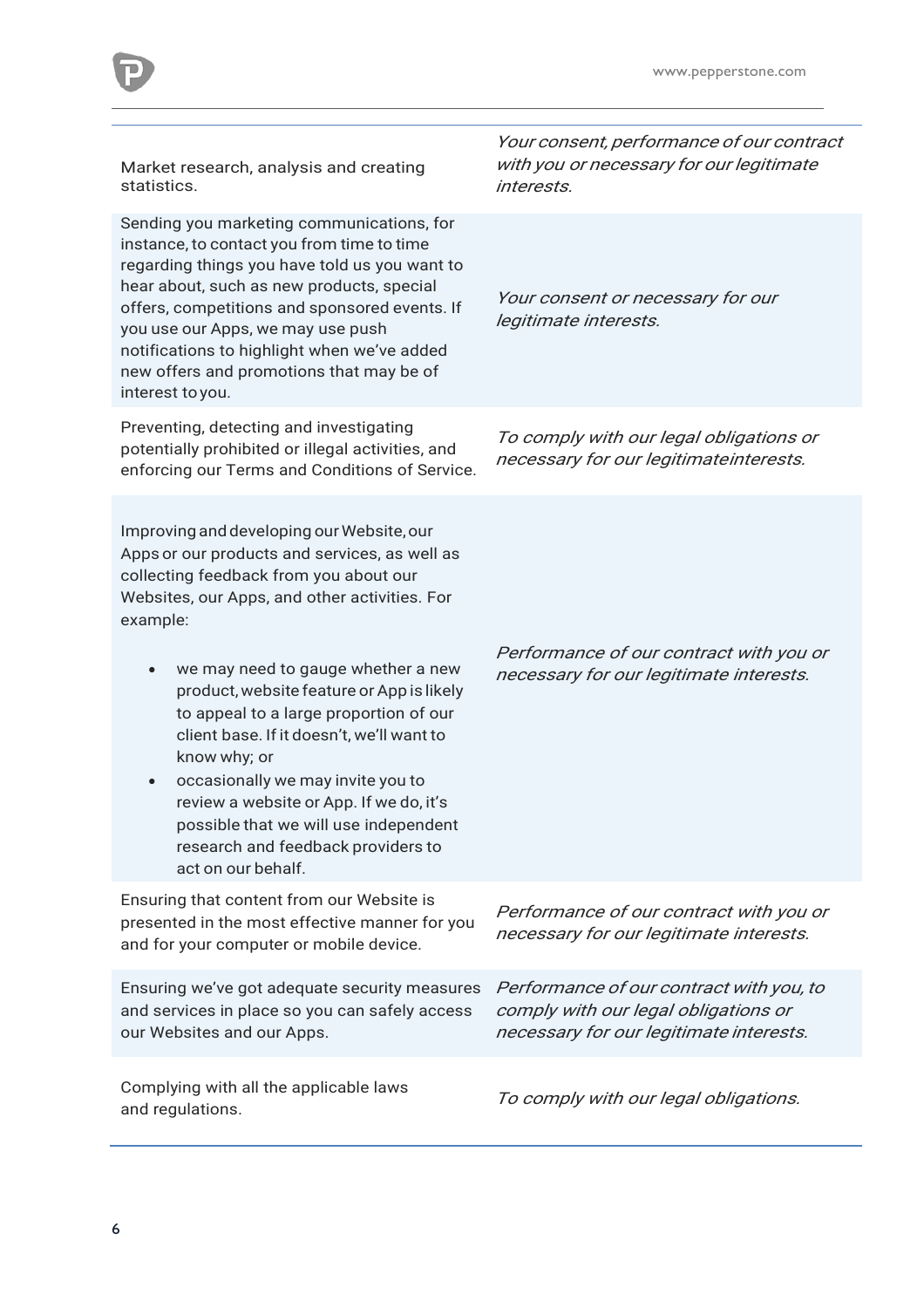Debt recovery or debt tracing, crime, fraud and money laundering compliance.

Recruitment purposes - if you've applied for a position with us, including contacting you to discuss a role and to assess your suitability.

Monitoring how people use our Websites and our Apps to see if they're being abused or threatened, for example, by internet trolls posting inappropriate comments in review areas or by would-be hackers looking to undermine our security.

Allowing us to understand our client base across all our businesses. We do this by merging your details with information from other clients of our Websites and Apps. We can then spot trends and common factors among clients, plus we can tailor our business approach, our marketing communications, our digital and social media, our Websites and Apps to the things we believe you and other people like you would be most interested in. This process involves the analysis of many human traits and is sometimes called profiling 'market segmentation' or 'client segmentation'.

Among other things, we look at common trends or 'segments' based on people's geographic location, trading behaviour, online behaviours, engagement with marketing activities (e.g. email opens and clicks), preferences, and any other personal information you have submitted to us or arising from your use of our Websites or our Apps.

Testing new systems and processes as we roll them out (but generally only in anonymous form) to make sure they work correctly and meet the standards we set forourselves. Taking steps to verify the data we collect. For example, if you provide a birth certificate as identification, we may verify this with records held by the General Register Office to protect against impersonation,orwe may check with your employer that the employment and

remuneration information you've provided in an

application for credit is accurate.

To comply with our legal obligations or necessary for our legitimate interests.

Your consent, performance of our contract with you or necessary for our legitimate interests.

Your consent, performance of our contract with you or necessary for our legitimate interests.

Processing is necessary for our legitimate interests.

Processing is necessary for our legitimate interests.

Performance of our contract with you, to comply with our legal obligations or necessary for our legitimate interests.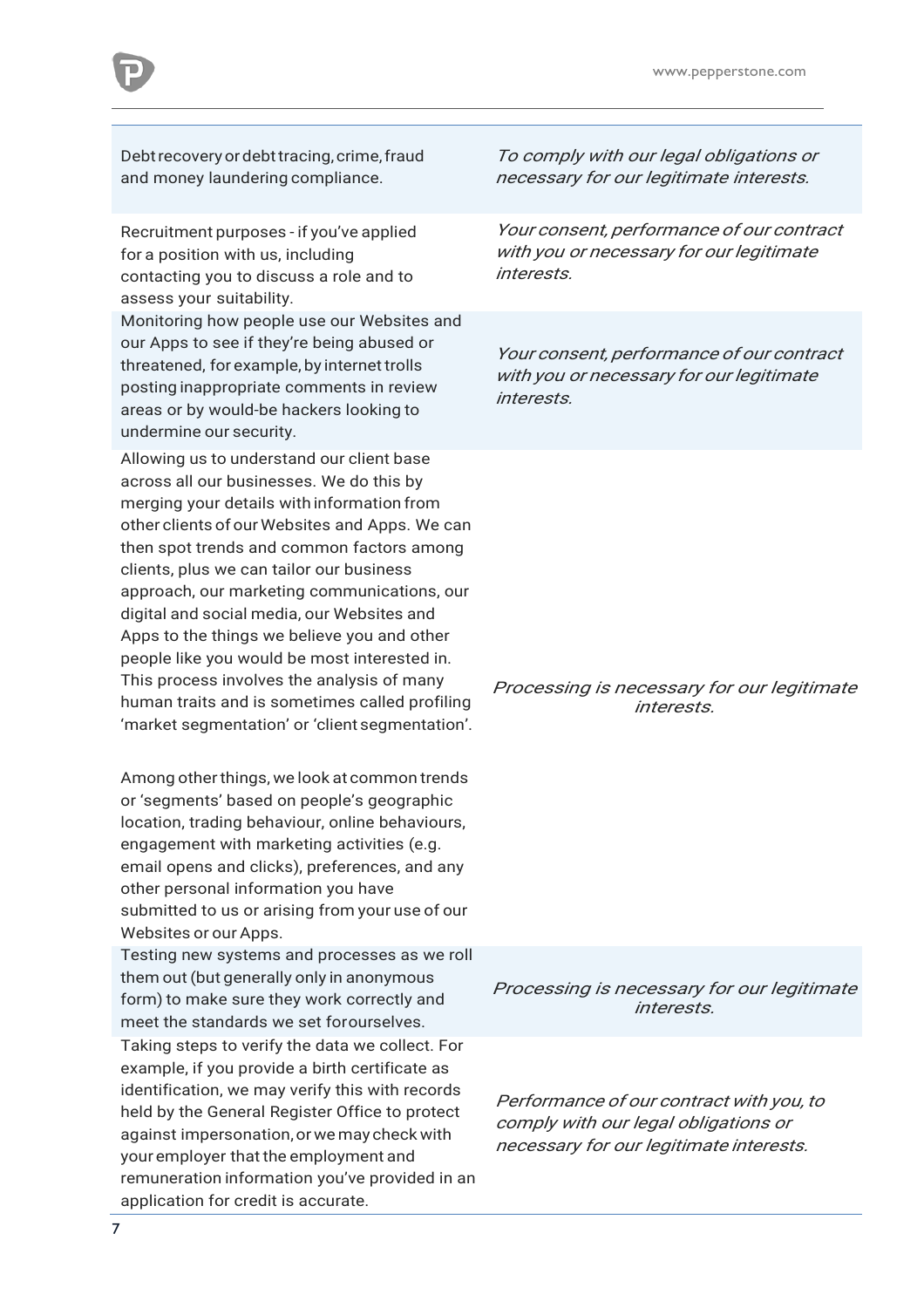

Checking some of the information that you provide to us against third party databases to confirm that it's accurate.

Accessing your financial information, such as your billing address, bank account details and payment history to allow us to take payments from you in connection with the online trading products you purchase, send you refunds or enable our support team to deal with your enquiries. We don't disclose these details to any third parties other than those who need to know this information for the performance of the services that you've requested. Collecting social media content if it's in the

public domain, and any messages you send direct to us via social media. This information can include posts and comments, pictures and video footage on websites such as YouTube, Facebook and Twitter. We may process this information as necessary to respond to any social media posts or other public comments you might make, whether they are directed to us or about us, our Websites, mobile Apps or other activities,to resolve disputes, provide technical support and troubleshoot problems, as permitted by law.

Performance of our contract with you, to comply with our legal obligations or necessary for our legitimate interests.

Performance of our contract with you, to comply with our legal obligations or necessary for our legitimate interests.

Performance of our contract with you, to comply with our legal obligations or necessary for our legitimate interests.

- 6.3 If you're an existing client, we may contact you by email, SMS, phone or post with information, products or services that you request from us or with information, products or services which are similar to the services we are providing to you (independently or jointly with others), unless you've opted out of being contacted for these purposes. If you change your mind about being contacted in the future, please let us know.
- 6.4 We don't sell,rent,or otherwise provide yourpersonal data to third parties unless you consent to this or it's necessary to provide you with our services, conduct our associated business activities or as described in this Privacy Policy. We may share information with any member of our group of companies, which means our subsidiaries, our ultimate holding company and its subsidiaries, as defined in section 1159 of the UK Companies Act 2006 (our "**Affiliates**").
- 6.5 We may place a cookie on your device when you access our Websites or our Apps. These cookies will let us know when you've accessed our Websites or downloaded or used our Apps. We'll share this information with our advertising providers such as Facebook or Twitter (e.g. IP addresses or unique mobile identifiers). The cookies will let our advertising providers know when to serve ads and who to serve them to, ensuring that our ads are only served to people who have previously visited our Websites or used or downloaded our Apps ("**Retargeting**"). This is further explained in our Cookies Policy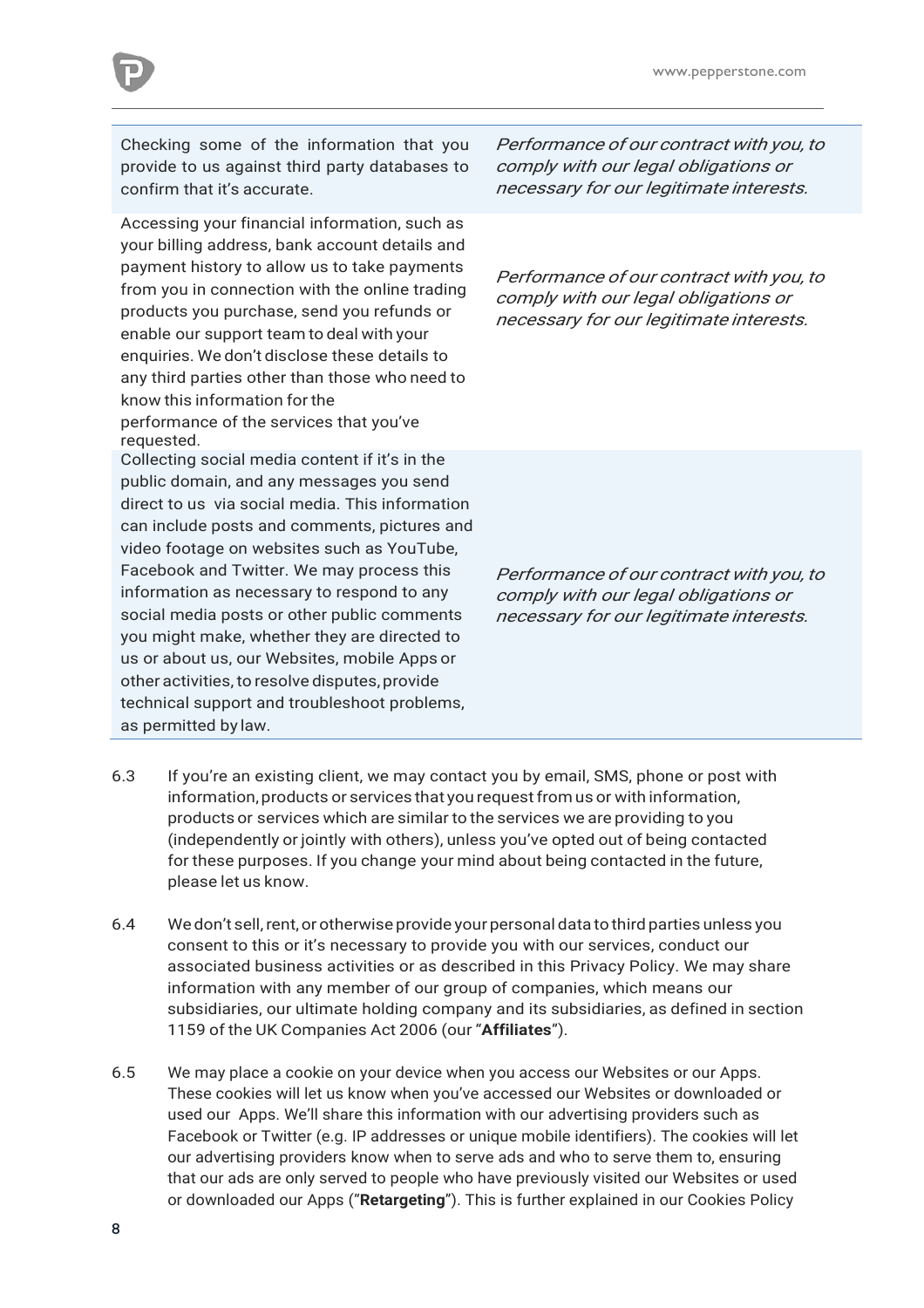

available on our Website [here.](https://pepperstone.com/uk/company-profile/legal-documentation)

6.6 You may ask us to provide you with information about our services or about services offered jointly with or on behalf of other organisations by sending us an e-mail t[o](mailto:compliance.uk@pepperstone.com) [compliance.uk@pepperstone.com](mailto:compliance.uk@pepperstone.com) or writing to us at:

> Pepperstone Limited 70GracechurchStreet London EC3V 0HR

6.7 If you stop using our Website, our Apps or our services, or your permission to use our Website, our Apps or our services is terminated, we may continue to use and disclose your personal data in compliance with this Privacy Policy (as amended from time to time) andas permitted by law. If you want us to stop emailing you about our Website, our Apps or our services, please unsubscribe or send your request to the contact details set out above.

#### 7. Your contact information

You can change your contact details at any time by updating your profile within your trading account. You can also update your communication preferences by changing your notification choices in your settings.

#### 8. The security of your personal data

- 8.1 Nobody can guarantee the security of the Internet. Please be aware that communications over the Internet, such as emails/webmails, aren't secure unless they've been encrypted. Your communications may route through a number of countries before being delivered.
- 8.2 We can't accept responsibility for any unauthorised access or loss of personal data that's beyond our control. That said, the protection of your personal data is extremely importantto us and we have put a range of security procedures in place to keep it safe, as set out in this Privacy Policy.
- 8.3 Your trading account is protected by your username and password. You shouldn't share your username and password with anyone else. When using social networking, group chat and forum features, please ensure that you don't submit any personal data that you don't want to be seen, collected or used by other users.
- 8.4 We'll use reasonable endeavours to implement appropriate policies, rules and technical measures to protect the personal data that we have under our control (having regard to the type and amount of that data) from unauthorised access, improper use or disclosure, unauthorised modification, unlawful destruction or accidental loss. Our security measures include:
	- (a) implementing stringent IT security policies and providing regular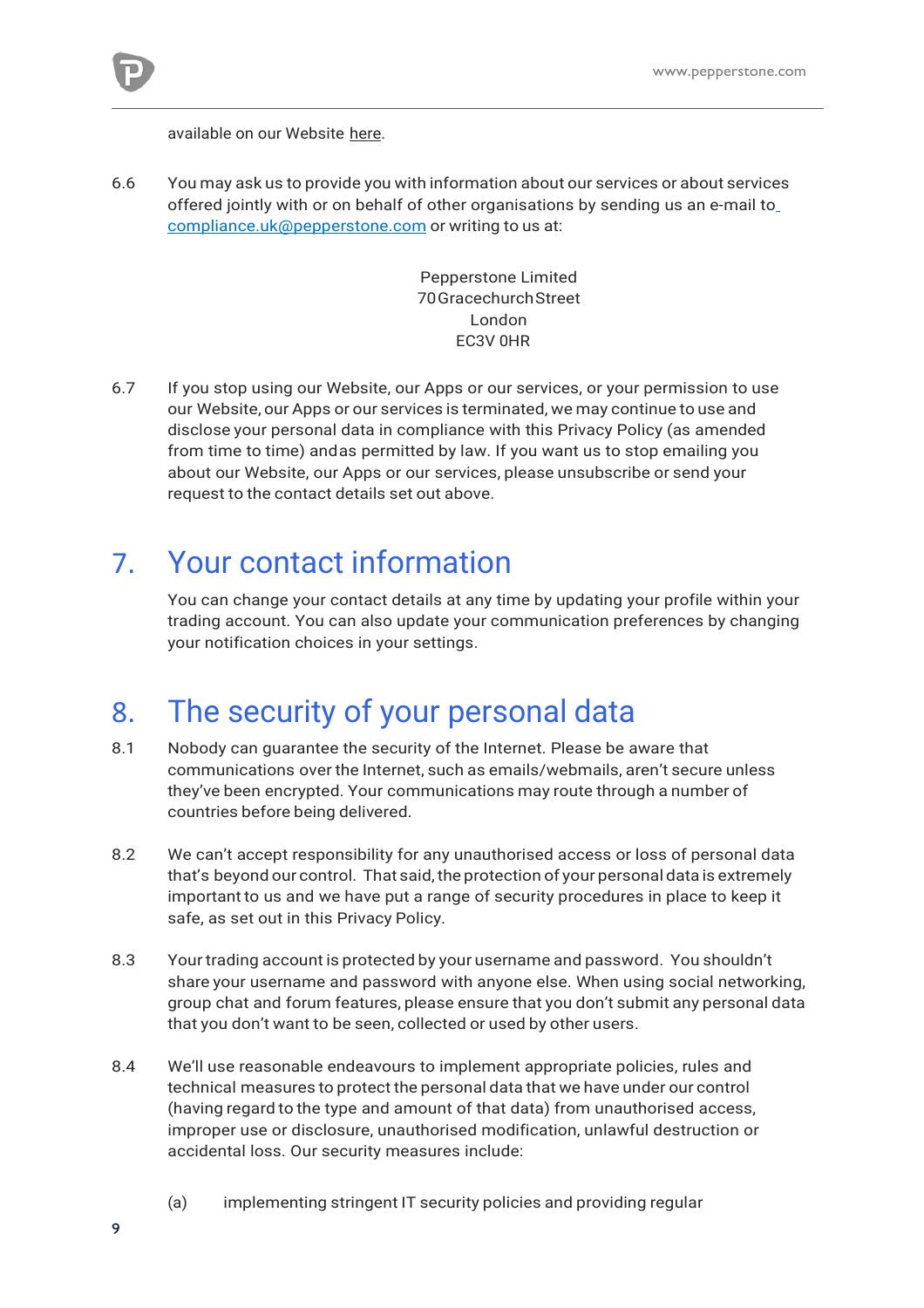

training to employees on cyber vigilance and personal data protection;

- (b) requiring our employees to use passwords and two-factor authentication when accessing our systems;
- (c) encrypting data sent from your computer to our systems during internet transactions and client access codes transmitted across networks;
- (d) employing firewalls, intrusion detection systems, monitoring and the latest patches and virus scanning tools to protect against unauthorised persons and viruses entering our systems;
- (e) using dedicated secure networks or encryption when we transmit electronic data externally (e.g. for outsourcingpurposes);
- (f) conducting regular risk assessments and security testings (with both internal and external IT security specialists) of our infrastructure;
- (g) practisingacleandeskpolicy inallourpremisesandprovidingsecure storage for physical records; and
- (h) employing physical and electronic means such as alarms, cameras and guards (as required) to protect against unauthorised access to buildings.
- 8.5 We won't disclose your personal data to governmentinstitutions or authorities except when we're compelled to by law (e.g. when requested by regulatory bodies or law enforcement organisations in compliance with applicable laws).
- 8.6 From time to time you may interact with certain social media services such as social networks, chat groups and forums, in connection with the products that we offer. When using these features please take care not to submit any personal data that you don't want to be seen, collected or used by other users.

# 9. Who we'll disclose your personal data to

- 9.1 We may disclose your personal data for processing (for the purposes set out in this Privacy Policy) to:
	- (a) our affiliated product and service providers and external product and service providers that we may act as agent for (so that they can provide you with the product or service you're asking for or in which you've expressed an interest);
	- (b) any person acting on your behalf, including your financial adviser, solicitor, settlement agent, accountant, executor, administrator, trustee, guardian or attorney;
	- (c) your nominated employment reference (to confirm details about you);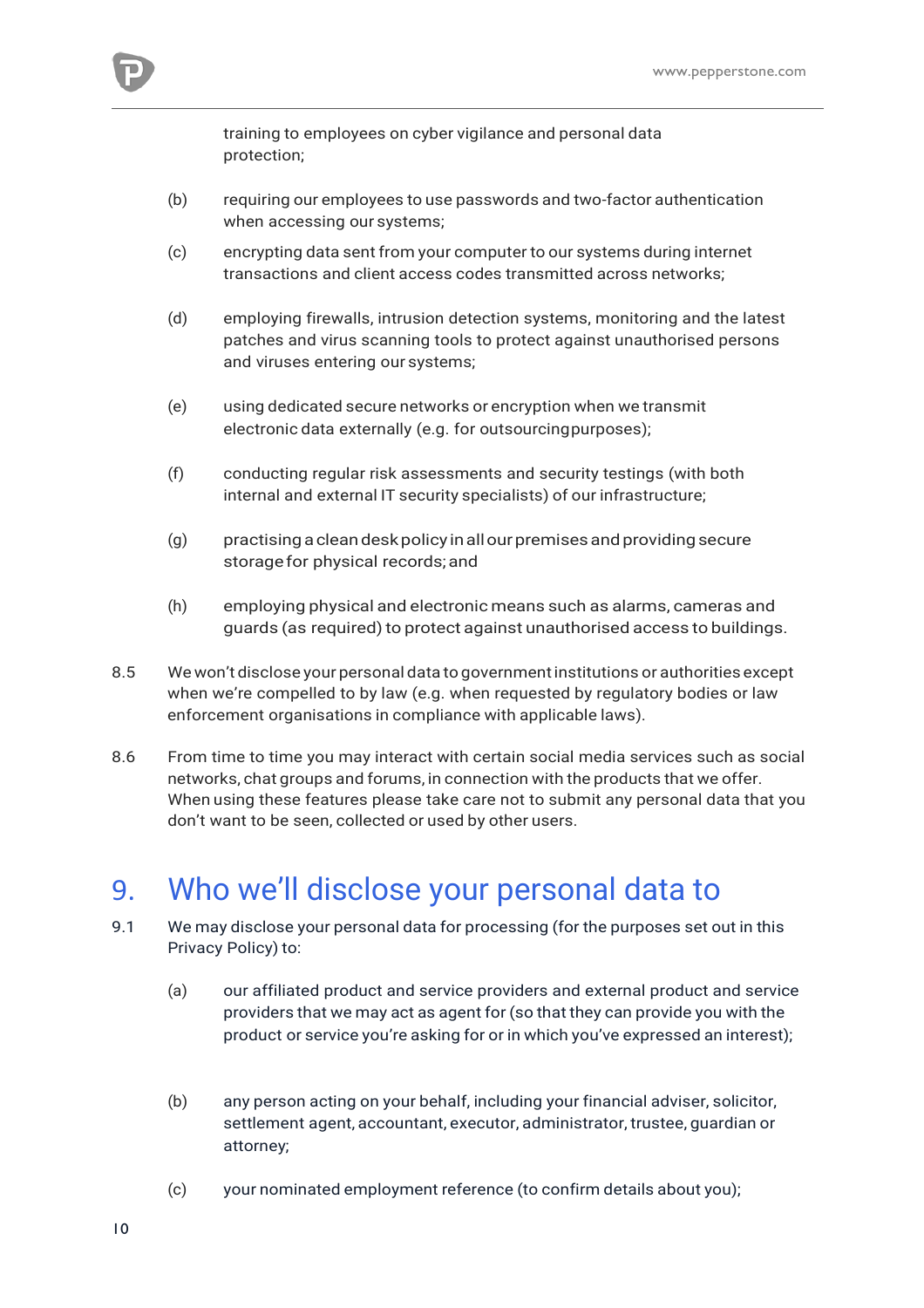

- (d) introducing brokers, affiliates and agents who refer your business to us;
- (e) credit reporting agencies;
- (f) other financial institutions and organisations at their request, if you seek credit from them (so that they can assess whether to offer you credit);
- (g) our employees, our Affiliates and their employees. For instance, Pepperstone Limited and Pepperstone Group Limited are part of the Pepperstone group of companies and will share yourinformation;
- (h) auditors or contractors or other advisers auditing, assisting with or advising on any of our business purposes;
- (i) analytics and search engine providers that assist us in the improvement and optimisation of our Websites or our Apps;
- (j) our successors in title, our prospective sellers or buyers of our business or to our Affiliates when we have a merger or re-organisation;
- (k) government bodies and law enforcement agencies where required by law and in response to other legal and regulatory requests;
- (l) any third-party where disclosure is required to enforce or apply our Terms and Conditions of Service or other relevantagreements;
- (m) toprotectthe rights,property, integrity or security of our company, our clients, or others (including, without limitation, you). This includes exchanging information with other companies and organisations for fraud protection and credit risk reduction purposes;
- (n) to our advertising providers for re-targeting purposes; and
- (o) if you've given your consent, to selected third parties that may contact you about products and services which may be of interest to you in any jurisdiction where we operate.
- 9.2 Any social media posts or comments that you send to us (on our Facebook page, for instance) will be shared under the terms of the relevant social media platform (e.g. Facebook or Twitter) that you've used and could be made public. We don't control these platforms and we're not responsible for them sharing your information in this way. So, before you make any social media posts, you should review the terms and conditions and privacy policies of the platforms that you use. That way, you'll understand how the platforms will use your information and how you can stop them from using it in certain ways if you're unhappy about it.
- 9.3 We have confidentiality arrangements in place to cover off any situations where your personal data may become known to our contractors, agents and outsourced service providers. We don't permit our contractors, agents and outsourced service providers to use or disclose personal data for any purposes other than our own.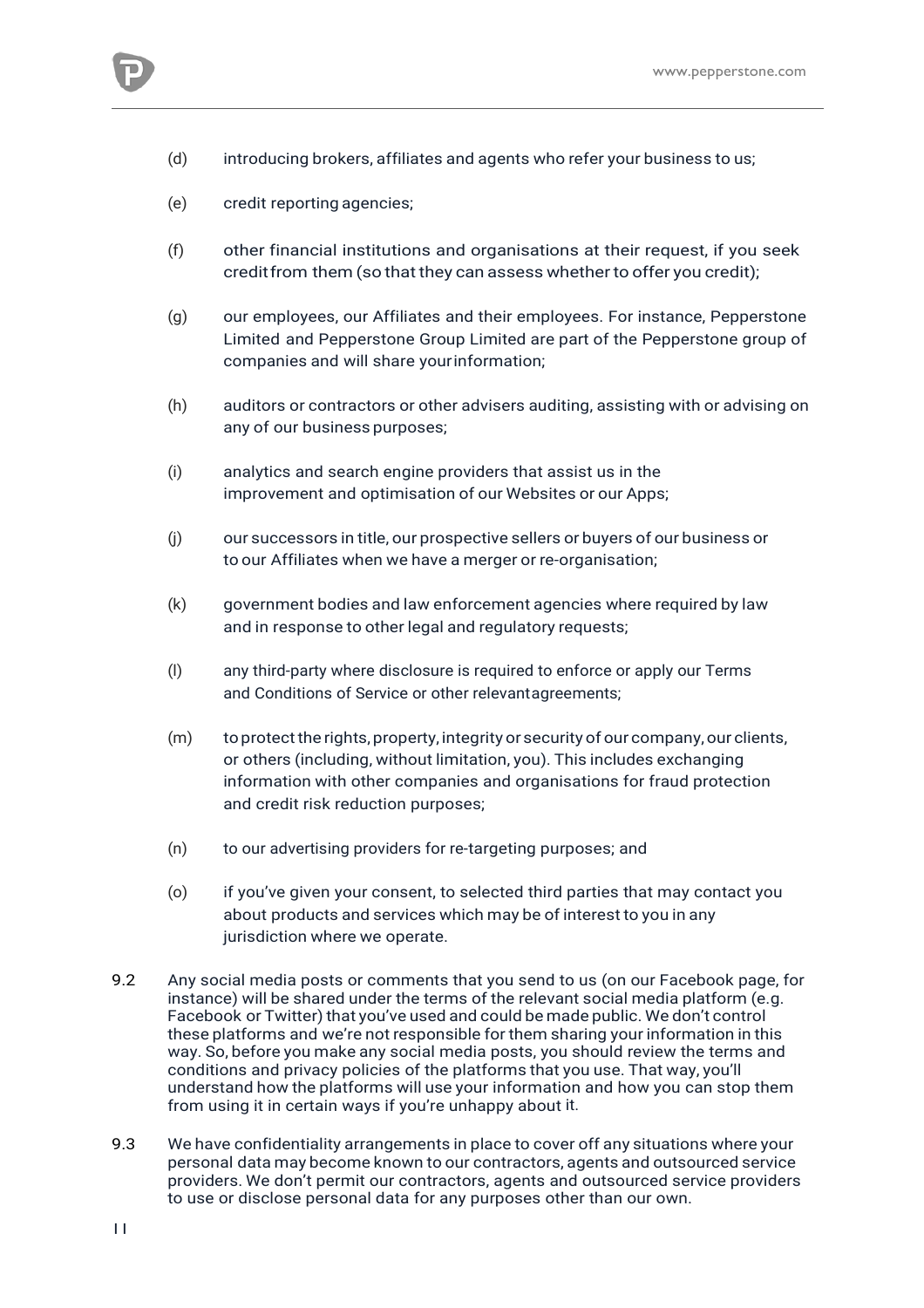

- 9.4 Mobile app platforms:
	- (a) our Apps run on third-party software platforms, for example, Apple's iOS platform which powers Apple's iPhone, and Google's Android platform which powersAndroid- based smartphones; and
	- (b) your use of our Apps is also subject to the relevant mobile app platform provider's terms and conditions and privacy policy. You should review their terms and conditions and privacy policy to ensure you understand the kinds of data (if any) they'll gather about you, how they will use that data, and what you may be able to do if you are unhappy about it.
- 9.5 Before we use or disclose any government related identifier of yours, we'll ensure that the use or disclosure is:
	- (a) reasonably necessary for us to verify your identity for the purposes of our activities or functions; or
	- (b) reasonably necessary for us to fulfil our obligations to a government agency or authority; or
	- (c) required or authorised by or under a UK law, regulation or a court/tribunal order; or
	- (d) reasonably necessary for one or more enforcement related activities conducted by, or on behalf of, an enforcement body.

#### 10. Your rights regarding your personal data

- 10.1 You're entitled to exercise these rights regarding your personal data, with some exceptions which we've explainedbelow:
	- (a) requestaccess toyourpersonal data (commonly known as a "data subject access request");
	- (b) request correction of the personal data that we hold about you;
	- (c) request erasure of your personal data. Please note that for legal reasons we might not always be able to comply with these requests. We'll let you know if this is the case when you make your request;
	- (d) object to processing of your personal data if we're relying on a legitimate interest (or those of a third party) and you feel it impacts on your fundamental rights and freedoms. You also have the right to object if we're processing your personal data for direct marketing purposes. Please note that in some cases, we may prove that we've got compelling legitimate grounds to process your information which override your rights and freedoms;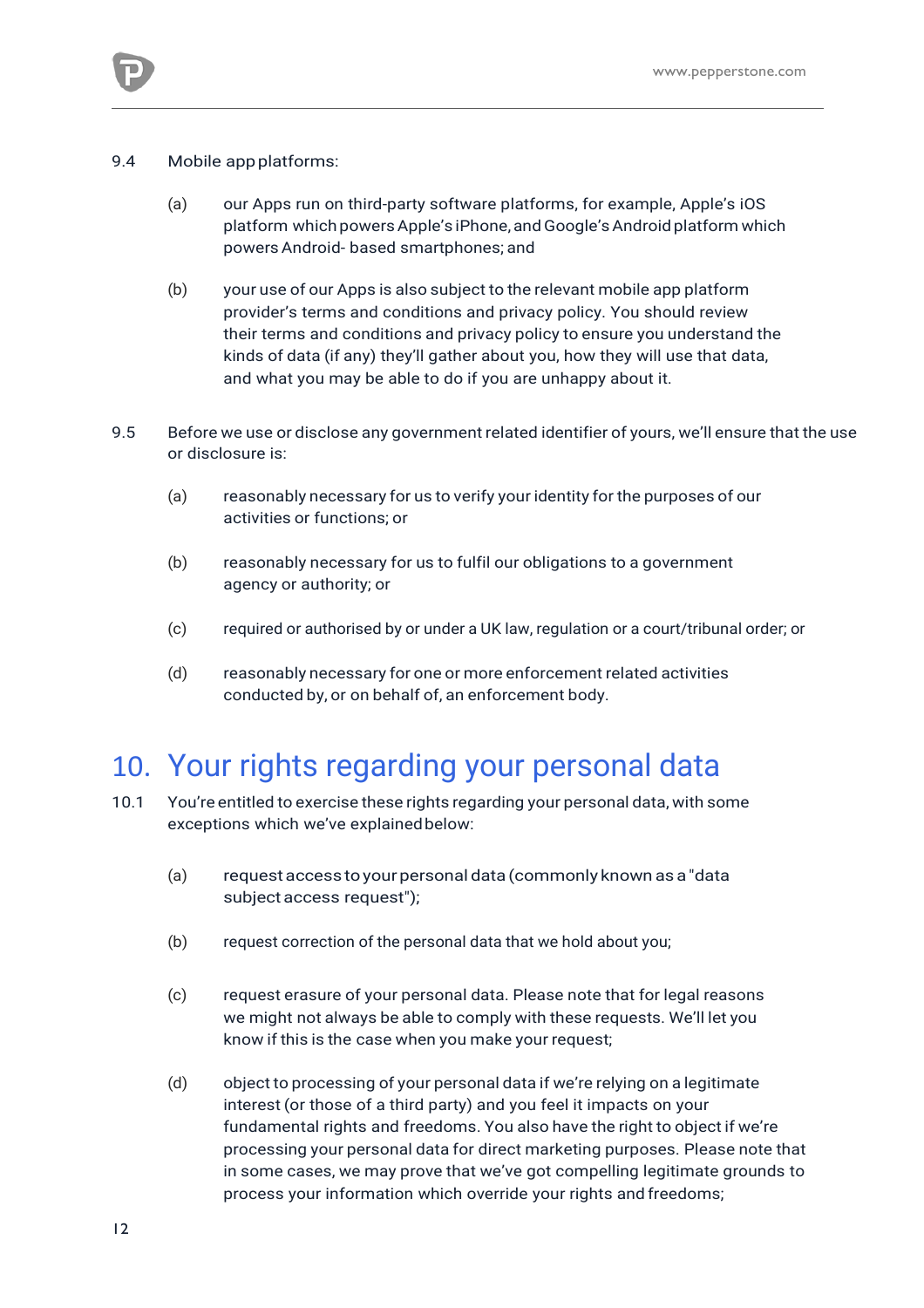

- i. if you want us to establish the data's accuracy;
- ii. our use of the data is unlawful but you don't want us to erase it;
- iii. you need us to hold the data even if we no longer require it, so that you can use it to establish, exercise or defend legal claims; or
- iv. you've objected to our use of your data but we need to verify whether we have overriding legitimate grounds to use it;
- (f) requestthe transfer of your personal data to you orto a third party. We'll provide you, or a third party that you've chosen, with your personal data in a structured, commonly used, machine-readable format. Note that this right only applies to automated information (i.e. not to hard copies) which you initially consented to us using or where we used the information to perform a contract with you; and
- (g) withdraw consent at any time if we're relying on your consent to process your personal data. If you withdraw your consent, we may not be able to provide certain products or services to you. We'll let you know if this is the case at the time you withdraw your consent. Please write to:

The Head of Compliance Pepperstone Limited 70 Gracechurch Street, London EC3V 0HR [compliance.uk@pepperstone.com](mailto:compliance.uk@pepperstone.com)

- 10.2 Please quote your name and address when you write to us and provide brief details of the data that you would like a copy of or which you would like to be corrected (this helps us to locate your data moreeasily).
- 10.3 We'llrequire proof of youridentity before providing you with details of any personal data we may hold aboutyou.
- 10.4 We try to respond to all legitimate requests within 1 (one) month. It might take us longer than this if your request is particularly complex or if you've made a number of requests. We'll let you know if this situation applies to you within 1 month of receiving your request and keep you updated.
- 10.5 We may charge you a reasonable fee if your request is manifestly unfounded, excessive or repetitive, or we receive a request to provide further copies of the same data. We may also refuse to comply with your request in these circumstances.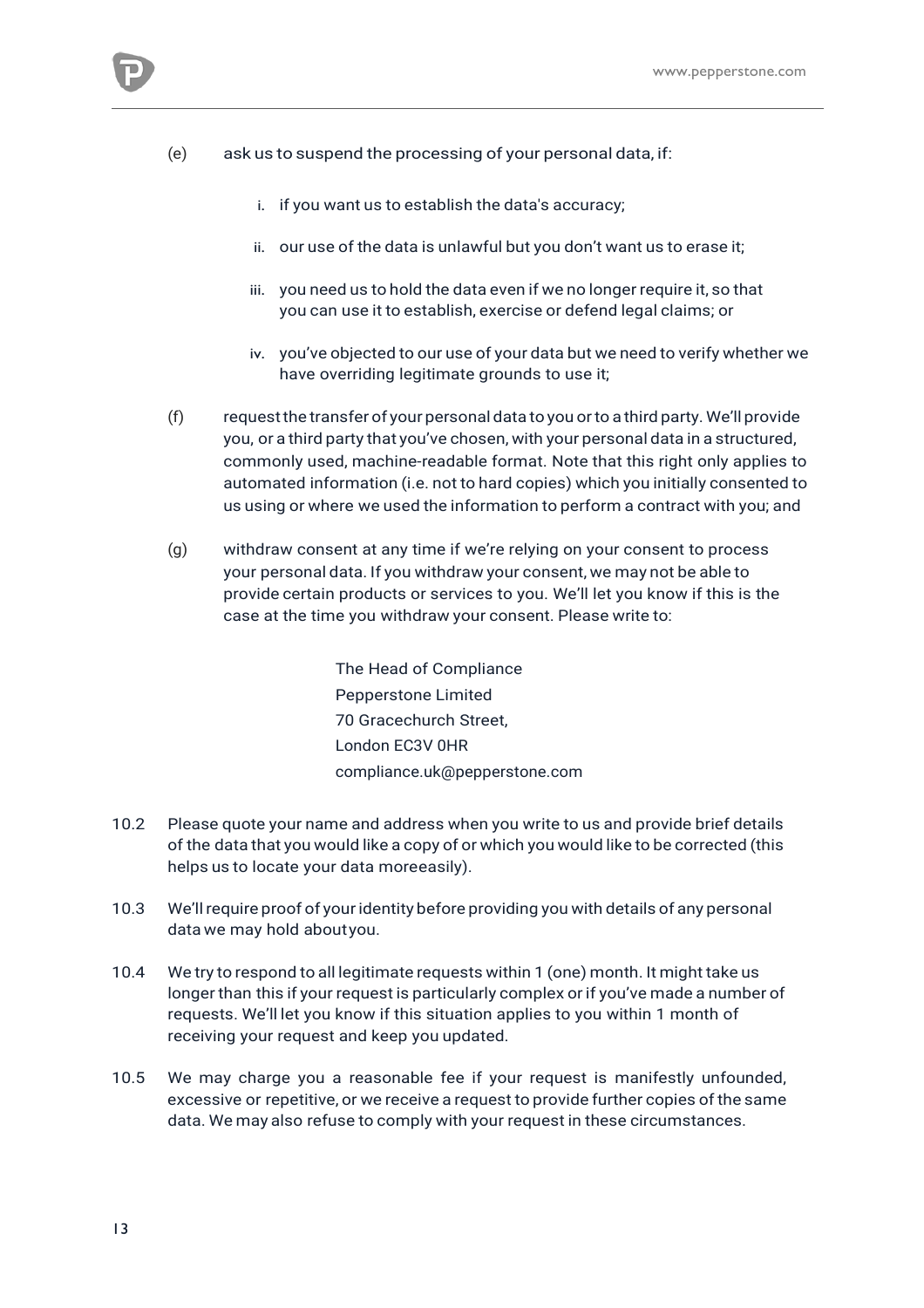

#### 11. Access to your credit report

- 11.1 You have the right to ask for a copy of any credit report that we've obtained about you from a credit-reporting agency. Please note that we might not have retained a copy of the report after we've used it, so the best means of obtaining an up-to-date copy is to get in touch with the credit-reporting agency directly.
- 11.2 You have the rightto have any inaccuracies in your credit report corrected or, if there's any dispute about accuracy, to have a note added to your credit reporting agency file explaining your position.
- 11.3 We're required to let you know if we decline your credit application wholly or partly because of adverse information on your credit report.

#### 12. Cookies

We use cookies to store and collect information about your use of our Website. Cookies are small text files stored by the browser on your equipment's hard drive. They send information stored on them back to our web server when you access our Website. These cookies enable us to put in place personal settings and load your personal preferences to improve your experience. You can find out more about our cookies on our "Cookies Policy" available on our Website [here.](https://pepperstone.com/uk/company-profile/legal-documentation)

#### 13. Where we store and process your personal data

The data that we collect from you may be transferred to, and stored at, a destination outside the European Economic Area ("**EEA**"), including places such as Australia, Singapore and the United States. It may also be processed by staff who work for us or one of our suppliers of Affiliate companies outside the EEA. Our staff outside of the EEA may be engaged in, among other things, the fulfilment of your request, the processing of your payment details and the provision of support services. By submitting your personal data to us, you agree to your personal data being transferred, stored and processed in this way. We'll take all steps reasonably necessary to ensure that your data is treated securely and in accordance with this Privacy Policy.

# 14. Your consent and changes to this Privacy Policy<br>14.1 We can amend or modify this Privacy Policy from time to time. If we do, we'll post

- We can amend or modify this Privacy Policy from time to time. If we do, we'll post the updated version on our Website and on our Apps. It's your responsibility to check the Privacy Policy every time you submit your personal data to us.
- 14.2 We'll let you know as soon as is practicable if our purposes for processing your personal data change, and seek your consent if we've introduced a new purpose for processing.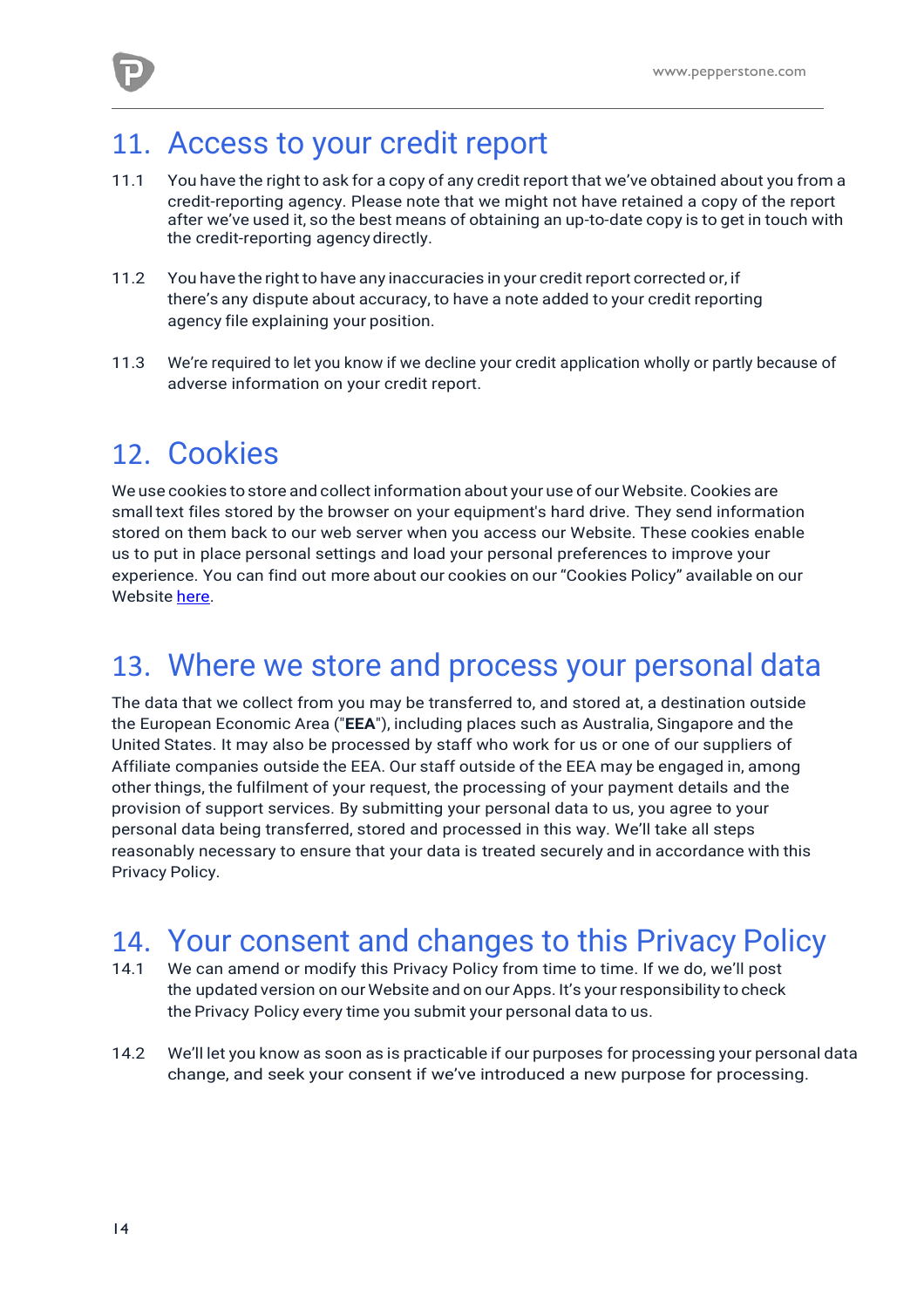

## 15. Use of your personal data submitted to other websites

- 15.1 Exceptasotherwisestated,thisPrivacyPolicyonlyaddressestheuseand disclosure of personal data that we receive about you or collect from you.
- 15.2 If you disclose your personal data to others (e.g. websites that we link to), different rules may apply to their use or disclosure of the data that you disclose to them. We're not responsible for the privacy policies and practices of other websites, even if you accessed the third-party website using links from our website.
- 15.3 We recommend that you check the policy of each website you visit and contact the owner or operator of that website if you have concerns or questions.

#### 16. Data retention

- 16.1 We'll only retain your personal data for as long as you have consented to it, or for as long as is necessary to us to provide you with our services or fulfil the purposes we collected it for, including for the purposes of satisfying any legal, accounting, reporting or regulatory requirements. For instance, under tax laws we have to keep basic information about our clients (including contact, identity, financial and transaction data), typically for six years after they cease beingclients.
- 16.2 To decide on the appropriate retention period for personal data, we consider the amount, nature, and sensitivity of the personal data, the potential risk of harm from unauthorised use or disclosure of your personal data, the purposes for which we process your personal data and whether we can achieve those purposes through other means, and the applicable legal requirements.
- 16.3 In some circumstances you can ask us to delete your data.
- 16.4 In some circumstances we may anonymise your personal data (so that it can no longer be associated with you) for research or statistical purposes. In these situations, we may use this information indefinitely without further notice to you.

## 17. Further information

- 17.1 If there's something that we've done, or failed to do regarding to your personal data, whether positive or negative, please let us know. Your comments enable us to learn as a business and continuously improve ourservices.
- 17.2 If you think there's a problem with the way that we're handling your data, you have the right to complain to the Information Commissioners Office at:
	- (a) [https://ico.org.uk/make-a-complaint/;](https://ico.org.uk/make-a-complaint/) or
	- (b) by calling their helpline on 0303 123 1113.
- 17.3 Questions, comments and requests regarding this Privacy Policy should be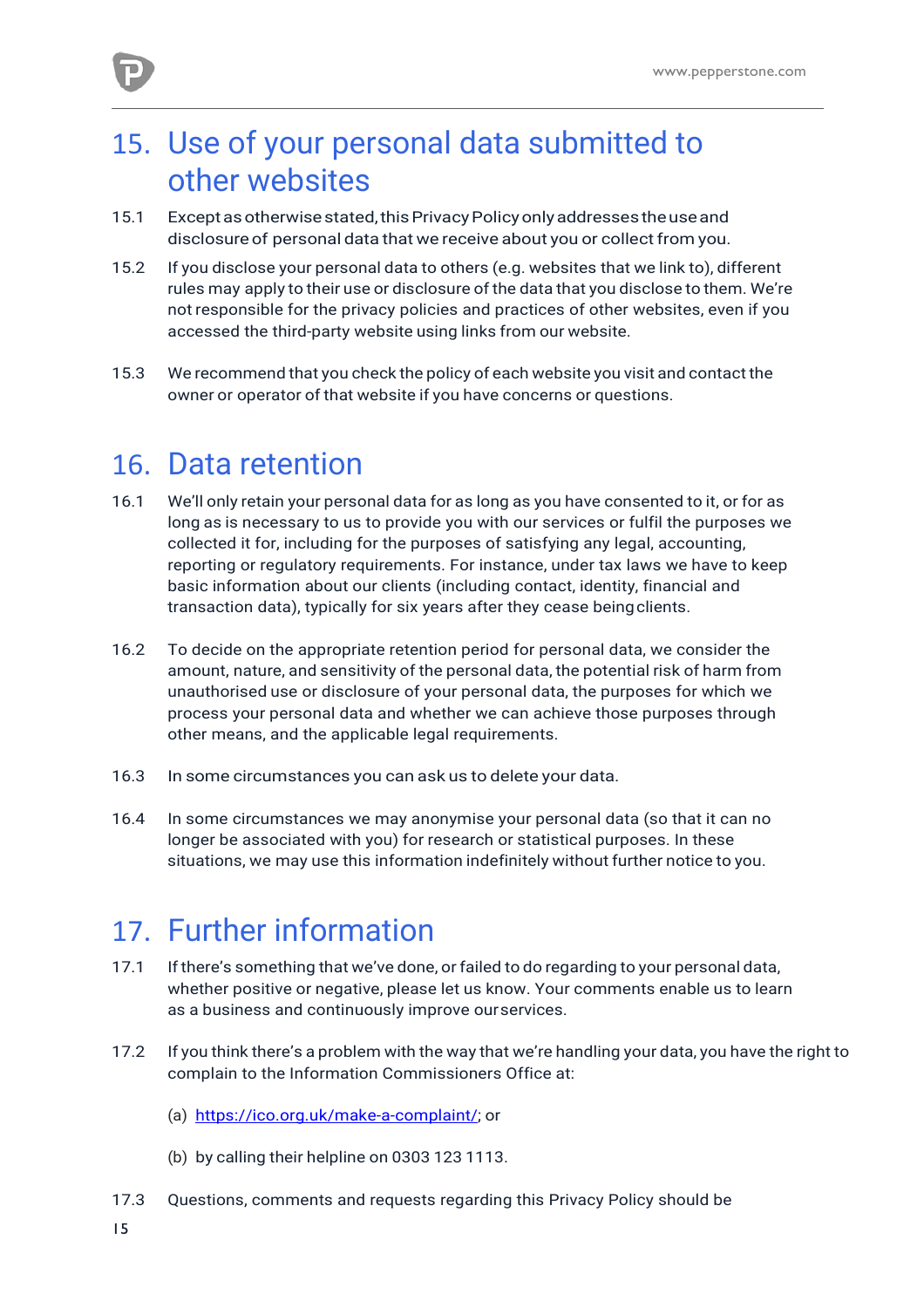

addressedto: The Head ofCompliance Pepperstone Limited 70Gracechurch Street, London, EC3V 0HR [compliance.uk@pepperstone.com](mailto:compliance.uk@pepperstone.com)

Please note that Pepperstone Limited's Head of Compliance deals with data protection- related queries and client complaints only. For general sales, billing and product support enquiries please contact Pepperstone's support team at [support@pepperstone.com.](mailto:support@pepperstone.com)

#### 18. Your duty to tell us about changes

It's important that the personal data we hold about you is accurate and current. Please keep us informed if your personal data changes during your relationship with us by emailing us at [support@pepperstone.com.](mailto:support@pepperstone.com)